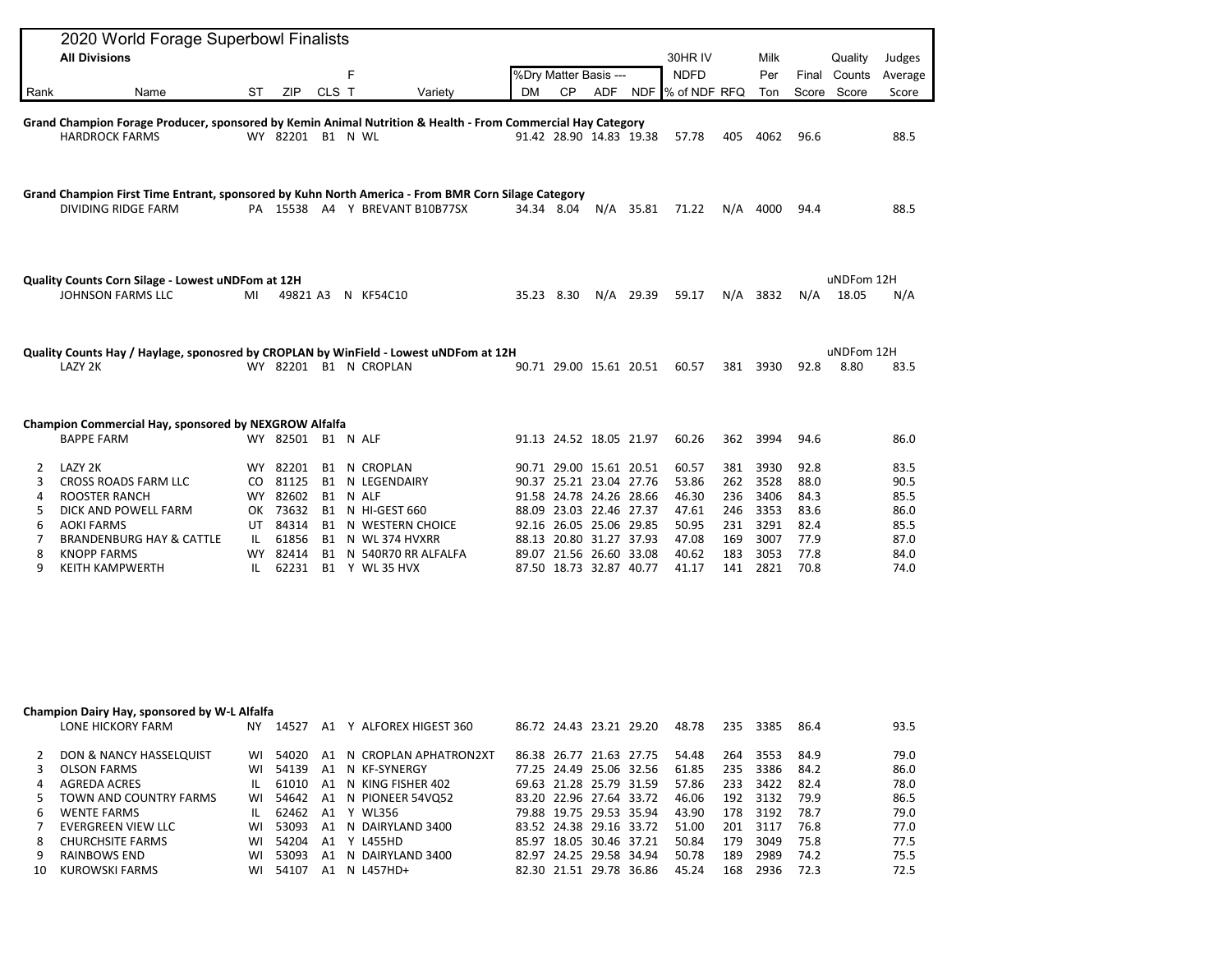| 2020 World Forage Superbowl Finalists          |                                |           |            |       |                             |                       |           |                         |             |              |         |       |        |             |        |
|------------------------------------------------|--------------------------------|-----------|------------|-------|-----------------------------|-----------------------|-----------|-------------------------|-------------|--------------|---------|-------|--------|-------------|--------|
|                                                | <b>All Divisions</b>           |           |            |       |                             |                       |           |                         |             |              | 30HR IV |       |        | Quality     | Judges |
|                                                |                                |           |            |       | F                           | %Dry Matter Basis --- |           |                         | <b>NDFD</b> |              | Per     | Final | Counts | Average     |        |
| Rank                                           | Name                           | ST        | <b>ZIP</b> | CLS T | Variety                     | DM                    | <b>CP</b> | <b>ADF</b>              | NDF         | % of NDF RFQ |         | Ton   |        | Score Score | Score  |
| Champion Grass Hay, sponsored by Barenbrug USA |                                |           |            |       |                             |                       |           |                         |             |              |         |       |        |             |        |
|                                                | LAZY 2K                        | <b>WY</b> | 82201      | G1    | N BYRON SEEDS               | 92.66                 |           | 20.60 24.10 33.38       |             | 65.75        | 188     | 3647  | 90.7   |             | 93.0   |
| 2                                              | <b>HARDROCK FARMS</b>          | <b>WY</b> | 82201      | G1    | N BYRON SEEDS               | 91.37                 |           | 20.03 23.73 34.02       |             | 66.65        | 187     | 3618  | 90.3   |             | 93.0   |
|                                                | <b>STEFAN HAY COMPANY</b>      | ΝY        | 14111      | G1    | BARENBRUG ORCHARD GRA<br>N. | 89.30                 | 17.20     | 27.88 52.32             |             | 66.73        | 182     | 3381  | 85.4   |             | 90.5   |
| 4                                              | <b>OLSON FARMS</b>             | WI        | 54139      | G1    | N KF-ALFAPLUS               |                       |           | 81.98 21.50 27.16 38.54 |             | 66.39        | 176     | 3420  | 84.1   |             | 84.0   |
| 5                                              | JOSEPH BEACHY                  | WI        | 54107      | G1    | N KF-ALFAPLUS               |                       |           | 77.52 16.85 28.88 49.56 |             | 69.80        | 178     | 3334  | 84.0   |             | 88.5   |
| 6                                              | RAINBOWS END                   | WI        | 53093      | G1    | N DAIRYLAND 3400            | 85.01                 | 16.87     | 29.29                   | 49.80       | 66.85        | 174     | 3326  | 82.5   |             | 84.0   |
|                                                | <b>GROESCHL AG SERVICE LLC</b> | WI        | 54843      | G1    | N ORCHARD GRASS             |                       |           | 87.22 17.42 31.03 54.83 |             | 68.88        | 167     | 3155  | 82.1   |             | 92.5   |
| 8                                              | <b>OPPORTUNITY ACRES</b>       | WI        | 54139      | G1    | N KF-GALAXY MF              | 81.90 17.11           |           | 32.04 51.30             |             | 64.15        | 152     | 2990  | 78.2   |             | 89.0   |
| q                                              | <b>VANDER LINDEN FARMS</b>     | IA        | 50214      | G1    | <b>BARENBRUG STF 43/HLR</b> | 89.66                 |           | 18.72 33.74 46.53       |             | 51.48        | 141     | 3021  | 77.1   |             | 83.5   |
| 10                                             | <b>CURVIN BRUBACHER</b>        | WI        | 54768      | G1    | L310<br>v.                  |                       |           | 87.70 14.73 32.88 47.66 |             | 55.05        | 148     | 3021  | 77.0   |             | 83.0   |

## **Champion Alfalfa Haylage, sponsored by Ag-Bag by RCI**

| CORNER OAK FARM       | MI                                                                                                                   | 48439 | A2 |       |                                                                                                                                                                                                         |  |                   | 64.62                                                                                                                                                                                                                                                    | 312 | 3837 | 93.9                                     | 92.5 |
|-----------------------|----------------------------------------------------------------------------------------------------------------------|-------|----|-------|---------------------------------------------------------------------------------------------------------------------------------------------------------------------------------------------------------|--|-------------------|----------------------------------------------------------------------------------------------------------------------------------------------------------------------------------------------------------------------------------------------------------|-----|------|------------------------------------------|------|
| ROYAL VISTA HOLSTEINS | WI.                                                                                                                  | 54964 |    |       |                                                                                                                                                                                                         |  |                   | 59.59                                                                                                                                                                                                                                                    | 222 |      | 85.6                                     | 90.5 |
|                       | MI                                                                                                                   | 49058 |    |       |                                                                                                                                                                                                         |  |                   | 57.41                                                                                                                                                                                                                                                    | 242 |      | 85.3                                     | 88.0 |
| SAND CREEK DAIRY      | ML                                                                                                                   |       |    |       |                                                                                                                                                                                                         |  |                   | 62.32                                                                                                                                                                                                                                                    | 255 | 3470 | 84.2                                     | 81.5 |
|                       | ML                                                                                                                   | 49058 |    |       |                                                                                                                                                                                                         |  |                   | 57.26                                                                                                                                                                                                                                                    | 238 | 3425 | 83.9                                     | 83.0 |
| DEVIN HAYWOOD         | MI                                                                                                                   | 49058 |    |       |                                                                                                                                                                                                         |  |                   | 61.48                                                                                                                                                                                                                                                    | 244 |      | 83.0                                     | 86.0 |
| <b>JASON JANDRIN</b>  | WI.                                                                                                                  | 54205 |    |       |                                                                                                                                                                                                         |  |                   | 50.21                                                                                                                                                                                                                                                    | 191 |      | 82.8                                     | 87.0 |
| MALIN DAIRY           | WI                                                                                                                   | 54667 |    |       |                                                                                                                                                                                                         |  |                   | 60.08                                                                                                                                                                                                                                                    |     |      | 82.4                                     | 89.0 |
| AGREDA ACRES          | $\mathbf{H}$                                                                                                         | 61010 |    |       |                                                                                                                                                                                                         |  |                   | 54.66                                                                                                                                                                                                                                                    | 218 | 3438 | 81.6                                     | 74.5 |
|                       | WI.                                                                                                                  | 54217 |    |       |                                                                                                                                                                                                         |  |                   | 47.70                                                                                                                                                                                                                                                    | 187 | 3300 | 80.4                                     | 78.5 |
|                       | $\mathcal{P}$<br>3 ETHAN HAYWOOD<br>4<br>5 AUSTIN HAYWOOD<br>რ —<br>$7^{\circ}$<br>8<br>9<br>10 ULLMAN HILLDAIRY LLC |       |    | 49058 | N KING FISHER 402H<br>A2 N LEGACY 457HD<br>A2 N BA420P<br>A2 N BREVANT BH420P<br>A2 N BREVANT BH400P<br>A2 N BREVANT BS417<br>A2 Y L457HD+<br>A2 Y PIONEER VO 52<br>A2 N KING FISHER 401<br>A2 N L470HD |  | 25.50 23.67 21.61 | 25.27<br>39.26 22.56 27.05 33.03<br>46.58 24.67 25.01 29.13<br>54.47 25.42 24.35 28.92<br>46.74 25.39 25.49 29.86<br>32.85 24.72 25.88 29.17<br>54.26 18.50 28.19 34.85<br>47.85 21.56 28.38 34.11<br>37.49 21.53 26.58 32.36<br>39.26 20.05 28.79 34.64 |     |      | 3394<br>3419<br>3321<br>3292<br>211 3235 |      |

## **Champion Mixed/Grass Haylage, sponsored by Lallemand Animal Nutrition**

|   | <b>OLSON FARMS</b>        | WI        | 54137 | M1 N KF-SYNERGY X               |                         | 32.92 20.38 27.79 31.09 |                         | 57.82 | 236 | 3547 | 88.9 | 92.5 |
|---|---------------------------|-----------|-------|---------------------------------|-------------------------|-------------------------|-------------------------|-------|-----|------|------|------|
|   | <b>LEGACY FARMS</b>       | WI        |       | 54871 M1 Y YIELD MAX            |                         |                         | 46.73 22.43 21.26 35.25 | 79.52 | 256 | 3626 | 86.5 | 80.0 |
|   | <b>BROST FARMS</b>        | WI        |       | 54451 M1 N GREENSPIRIT          |                         | 54.81 23.46 27.09 40.69 |                         | 75.88 | 224 | 3606 | 82.4 | 67.5 |
|   | MORNING VIEW DAIRY LLC    | WI        |       | 54452 M1 Y YIELD MAX            |                         | 39.91 20.12 29.77 44.12 |                         | 74.41 | 201 | 3307 | 81.7 | 82.5 |
|   | LEUER DAIRY               | WI        |       | 54153 M1 N BYRONS COCKTAIL      |                         | 39.10 17.12 32.59 47.28 |                         | 72.29 | 181 | 3167 | 81.4 | 89.5 |
| 6 | TINEDALE FARMS            | <b>WI</b> |       | 54180 M1 N SYNERGY X HYDROPOWER |                         | 31.81 20.94 28.92 40.52 |                         | 67.50 | 196 | 3267 | 81.0 | 82.5 |
|   | <b>VERHASSELT DAIRY</b>   | WI        |       | 54130 M1 N KF + HAYLAGE PLUS    |                         | 39.51 21.43 33.20 41.46 |                         | 57.58 | 166 | 3091 | 80.4 | 90.5 |
| 8 | <b>SCHMIDTS PONDEROSA</b> | WI        | 54107 | M1 Y YIELD MAX                  |                         | 42.31 20.46 30.54 44.58 |                         | 74.62 | 198 | 3282 | 80.3 | 79.0 |
|   | LASHUA FARMS              | WI        |       | 54945 M1 N YIELDMAX             |                         | 43.30 20.67 29.79 44.70 |                         | 75.59 | 201 | 3312 | 80.O | 76.5 |
|   | 10 FISCHER DAIRY          |           | 47872 | M1 N BYRON TRIT AND ALLEGRO     | 32.35 13.53 28.71 45.19 |                         |                         | 69.58 | 188 | 3352 | 79.7 | 73.0 |